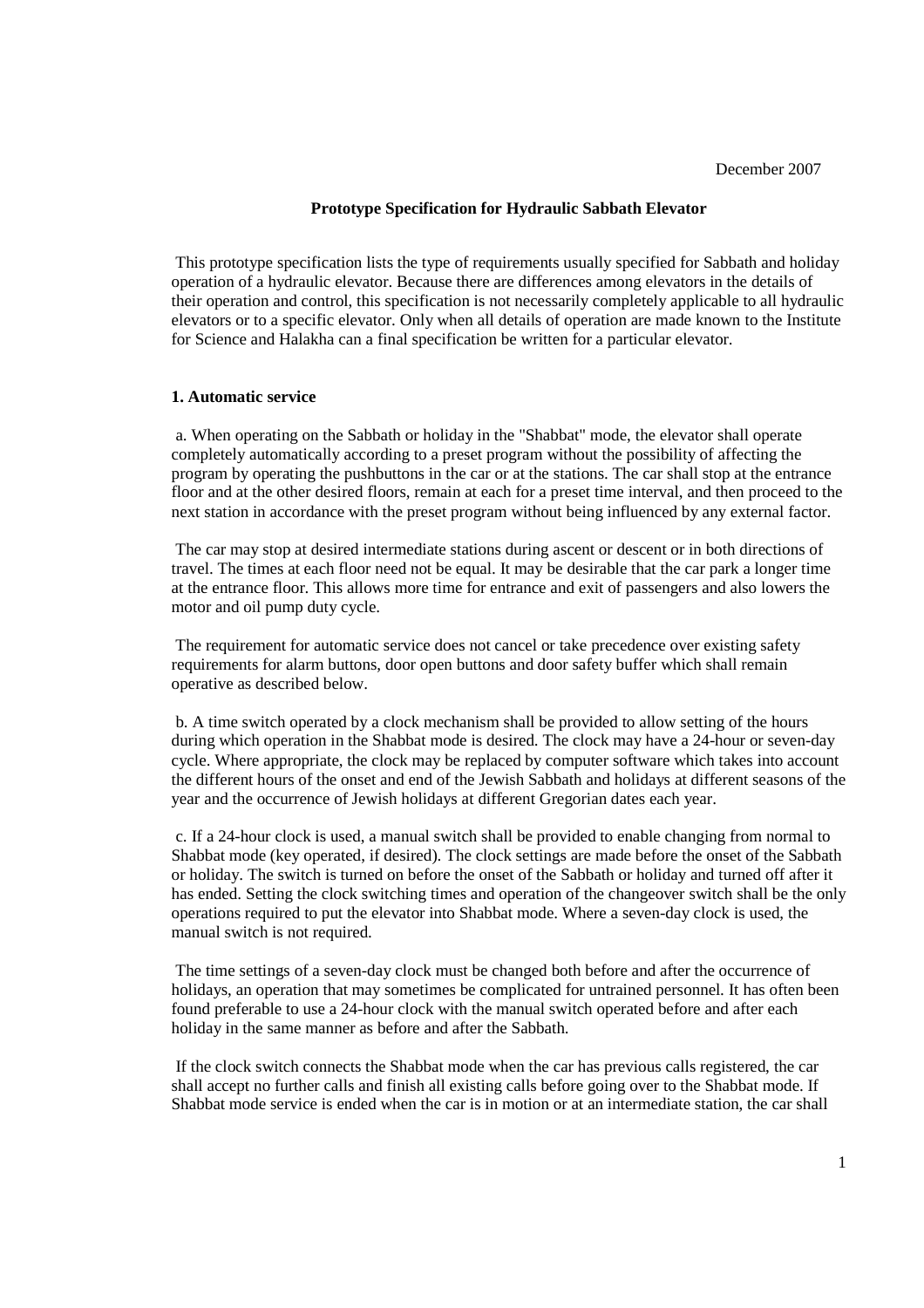proceed to the entrance floor, open its doors and allow time for exit of passengers before ending the service.

d. It is preferred that the car be completely out of service on the Sabbath during those hours when the Shabbat mode is not connected. If it is required that the car revert to normal service during the hours when the Shabbat mode is not connected, there shall be clear indication during Shabbat service that the car is operating in the Shabbat mode, as detailed below in paragraph 2c.

### **2. Lights and Indicating Lamps.**

 a. The lighting in the elevator car shall remain on continuously during operation in the Shabbat mode and shall be controlled only by the clock-operated time switch or circuits operated directly by it.

b. If the car is out of service at some time during the Sabbath, it shall be parked at the entrance floor with the lights out and the doors open. In elevators equipped with manually operated shaft doors, opening the shaft door shall not cause the car lighting to turn on.

 c. If the car returns to normal weekday service on disconnection of the Shabbat mode, it is required that there be clearly visible indication of Sabbath service at each landing during the time that the service is operative. It is recommended that there be such indication in the car as well, located in a position where it can be seen clearly by an entering passenger. An explanatory notice shall be posted at the entrance floor or other appropriate place or places to warn against accidental entrance by a Sabbath observer into a car not operating in Shabbat mode. All means must be employed to avoid or make improbable that a passenger who desires Sabbath service should enter the car on the Sabbath while it is in normal service.

 If the car is completely inoperable when not in the Shabbat mode, the aforementioned floor indications are recommended but not mandatory.

 d. Where some elevators of a group are in normal service and others are in Sabbath service, there shall be clear indication which are in Sabbath service.

 e. No indicating lamps of the incandescent or fluorescent types shall be activated or extinguished during service in the Shabbat mode. There shall be no flashing, intermittent operation or other visible changes in light intensity in any such lamps that are illuminated continuously during service in the Shabbat mode. The above requirements apply to lamps in the car, at the landings and in the control room.

 "Cold" light sources, such as LED (light emitting diodes) or LCD (liquid crystal displays) lamps in the car, at the landings or in the control room, may be illuminated and extinguished during Sabbath service. Except as described below in paragraph 3d, if these "cold" lights form numerals, letters or symbols, they shall be disconnected or display a fixed unchanging symbol during service in Shabbat mode.

# **3. Car Direction and Position Indicators.**

 a. Indicators of car position and of the direction of subsequent travel that turn on as the car reaches a landing shall not operate during Sabbath service. To identify floors, it is recommended that there be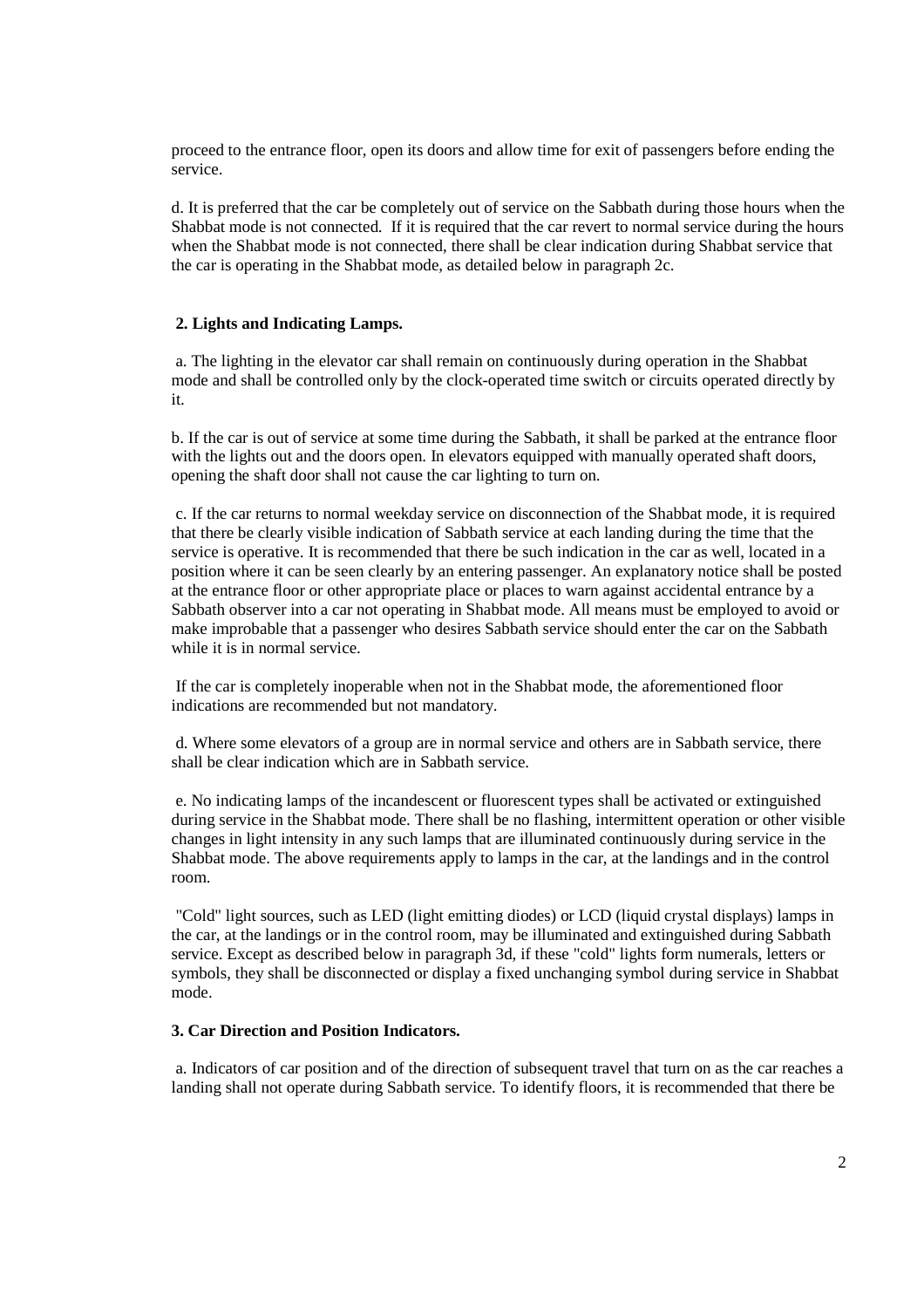clear indication of the floor number painted or posted at the landings and so positioned as to be visible to the car passengers as the doors open.

 b. If the elevator serves only a small number of floors or if it stops at stations only when traveling in one direction and travels non-stop between end floors in the other direction, travel-direction indicating arrows shall be disconnected during Sabbath service.

 c. If the absence of travel-direction indication will seriously interfere with proper passenger service, the indicators shall operate as described below.

 All UP arrows shall be turned on at the initiation of door closure before the car leaves the bottom floor and shall remain on as the car ascends. All UP arrows shall be extinguished and all DOWN arrows shall be turned on at any time between arrival at the top floor and the initiation of door closure before descent. The DOWN arrows shall remain lighted during descent and shall be extinguished at the moment the UP arrows are activated at the end of the parking time at the bottom floor.

 d. Directional arrows used as in subparagraph c, above, shall be of the LED or LCD types. If it is desired to use other lamp types, send technical details to the Institute with a request for instructions.

## **4. Pushbuttons.**

 a. All call pushbuttons at the stations and dispatch buttons in the car shall be disconnected from voltage when the car is in the Shabbat mode. This requirement does not apply to call buttons common to a multiplexed group of elevators where some elevators of the group are operating in Sabbath service and others in normal weekday service.

b. The Alarm button shall operate in Shabbat mode as in normal weekday service.

c. The Door Open button shall operate as described in paragraph 7c.

 d. If local codes require a STOP button, inform the Institute of the requirements and request further data.

### **5. Speed variations.**

 Four categories are defined below for the differences in velocity and total travel time, during descent, between that of an empty car and that of a fully loaded car.

 a. Category A: The total elapsed time of descent from floor-to-floor of the fully-loaded car is less than 90 percent of the total elapsed time of descent of the empty car.

 b. Category B: The total elapsed time of descent from floor-to-floor of the fully-loaded car is equal to or longer than 90 percent, but shorter than 96.7 percent of the total elapsed time of descent of the empty car.

 c. Category C: The total elapsed time of descent from floor-to-floor of the fully-loaded car is equal to or longer than 96.7 percent but less than 100 percent of the total elapsed time of descent of an empty car.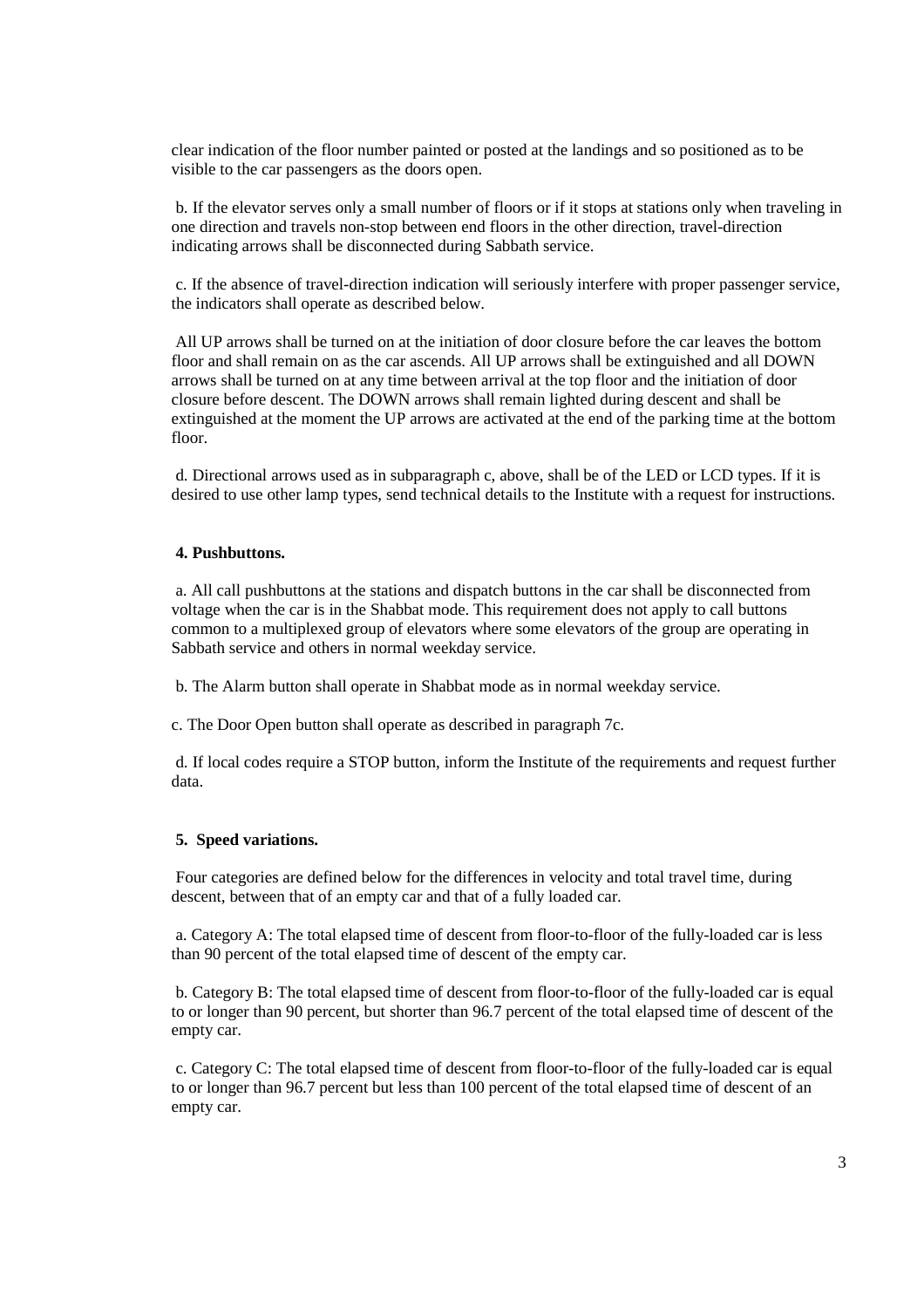d. Category D: The total elapsed time of descent from floor-to-floor of the fully-loaded car is longer than the total elapsed time of descent of an empty car by at least 100 milliseconds. Category D is the preferred category for hydraulic Sabbath lifts

e. Total elapsed descent time is measured from the instant the car starts to move downward until the instant it halts.

f. Load compensation on descent by hydraulic means is permitted. If variation in oil pressure or flow caused by differences in load is detected by electronic means and used in electronic feedback loops for speed or load compensation, the Institute must be informed of the technical details to enable determination of permissibility. In most cases, the use of electronic pressure detector and amplifier is not permitted.

Note: If the hydraulic valve is equipped with mechanical/hydraulic load compensation and means to adjust it, it is often possible to meet the requirements of Category C or even Category D. In the case of fixed compensation, adjustment can sometimes be made by choice of a spring with appropriate characteristics to increase the compensation or achieve over-compensation.

### **6. Switches**

 a. If the elevator is in category A, above, all switches actuated by car movement in its normal travel during descent, e.g., to operate solenoid valves, or to supply information on car position or floor identification, shall be of the vane-operated photoelectric, or of the electronic proximity types as described below.

1) All photoelectric switches in which an opaque vane or partition interrupts a light beam, preventing it from reaching a photodetector, and thus performs the desired control operation are acceptable. Switches in which the vane reflects light back to the photodetector and, thereby, the appearance of light at the detector performs the operation are not acceptable. The desired action must always take place as a direct consequence of blocking the light from the detector.

2) Acceptable electronic proximity switches are those in which the proximity of metal causes a lowering in amplitude of an oscillation or stops the oscillator completely, thus causing the switching action. Such switches may be approved if technical details of their method of operation are made available to the Institute. Switches of this type approved to date include those manufactured by Turck, Scan, Balluf, Pepperl + Fuchs, and Telemechanique. (These are European and Asian companies. To date, the Institute has no data on American manufacturers of such switches.) Approval may be granted to other manufacturers after technical details of their sensors are made available to the Institute.

 b. If the elevator is in category B, in addition to the switches described in subparagraph a, above, magnetic switches as described below are also permitted.

 Acceptable magnetic switches are those that have a magnet and a switch on opposite sides of a fixed gap. The entrance of an iron vane into the gap operates the switch. The desired action performed by the switch, such as, for example, operation of solenoid valves to slow or stop the car or to indicate car location, shall be initiated by entrance of the vane into the gap and not by its exit from the gap.

 Magnetic switches in which the approach of the pole of a magnet to the switch causes the desired action are not acceptable. (E.g., reed relays, bistable switches, and Hall detectors)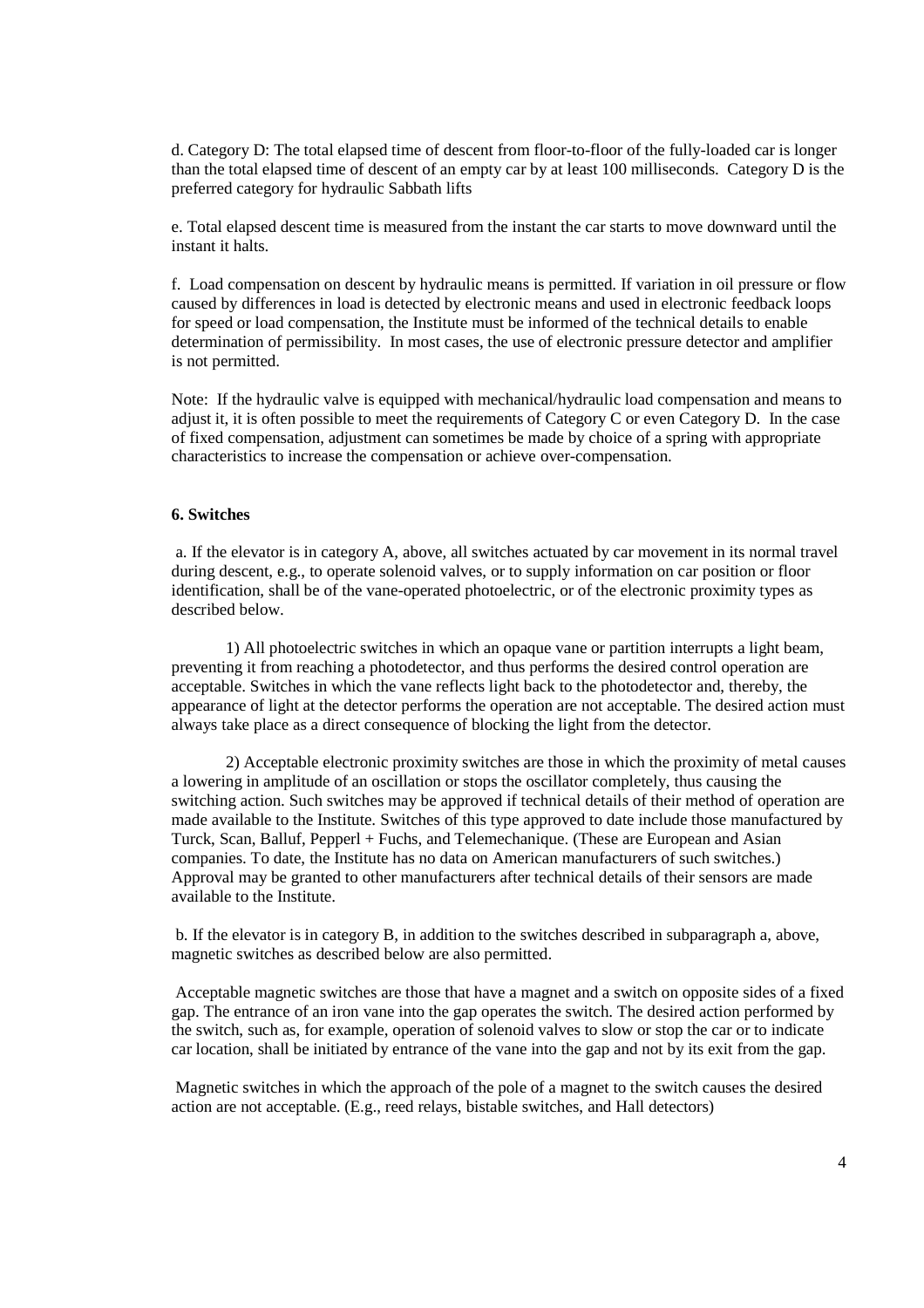c. If the elevator is in category C or category D, there is no limitation on the types of switches actuated by car descent.

 d. The approved switches may replace the usual switches completely and be used both in normal and Shabbat mode. Alternatively, the regular switches may be disconnected and the approved switches replace them only when the car is in the Shabbat mode.

 e. If, for elevators of categories A and B, safety codes require an electromechanical switch to be actuated during descent, the Institute must receive circuit diagrams showing the circuits of such switches. After examination of the circuit diagram, the Institute will supply instructions concerning such electromechanical switches. In many cases, sometimes with slight circuit modifications, such switches may remain in normal use.

Where building safety codes require an electromechanical switch to be actuated on descent but this specification does not permit it to perform its function, the electromechanical switch shall be preceded by an approved switch that shall perform the required operation. The electromechanical switch remains connected as a backup to perform the operation in the event of malfunction of the approved switch. For example, if the mechanical switch, as is common, performs a disconnect, place the contacts of the approved switch in series with those of the mechanical switch and adjust its operating vane to actuate the approved switch when the car is a short distance above the actuation point of the mechanical one. It is preferred that the contacts of the approved switch be located on the voltage side of the supply and the mechanical switch nearer to the common ground side. Means shall be provided to enable verification, visually or by electrical measurement, that the permitted switch is the actual operative one and precedes the backup.

 f. All the specified limitations on switches apply only where the actuation and resultant action occurs on car descent. There is no limitation on switches actuated operatively only during ascent. Switches not normally actuated in Sabbath service need not be modified or replaced. Thus, switches actuated only in the event that the car descends below the bottom floor or below the lowest floor served in Sabbath service may remain unchanged.

g. If preopening uses switches not permitted in the Shabbat mode, it is recommended that there be no preopening in Shabbat mode.

#### **7. Doors.**

 a. A warning buzzer shall be installed which, in Sabbath service, shall buzz for approximately two to three seconds at the end of the predetermined parking time at the landing before the doors start to close. The buzzer serves as a warning to the passengers that the doors are about to close. If the elevator is equipped with automatic doors, the buzzing sound may end when the doors start to close. The buzzer should be sufficiently loud to be heard in the car and just outside the open doors. It should not be that loud or harsh sounding that it disturbs persons in rooms adjacent to the elevator.

b. If there is interference with door closure detected by a photoelectric device or by contact with a safety buffer, the door shall stop. It may stay in that position or reopen either partly or completely. After stopping or after reopening, the door shall not attempt reclosure for a preset time of at least five seconds. Before reclosure, the buzzer shall sound repeating the cycle described in subparagraph a, above. Interference with reclosure shall cause repetition of the above-described delay and warning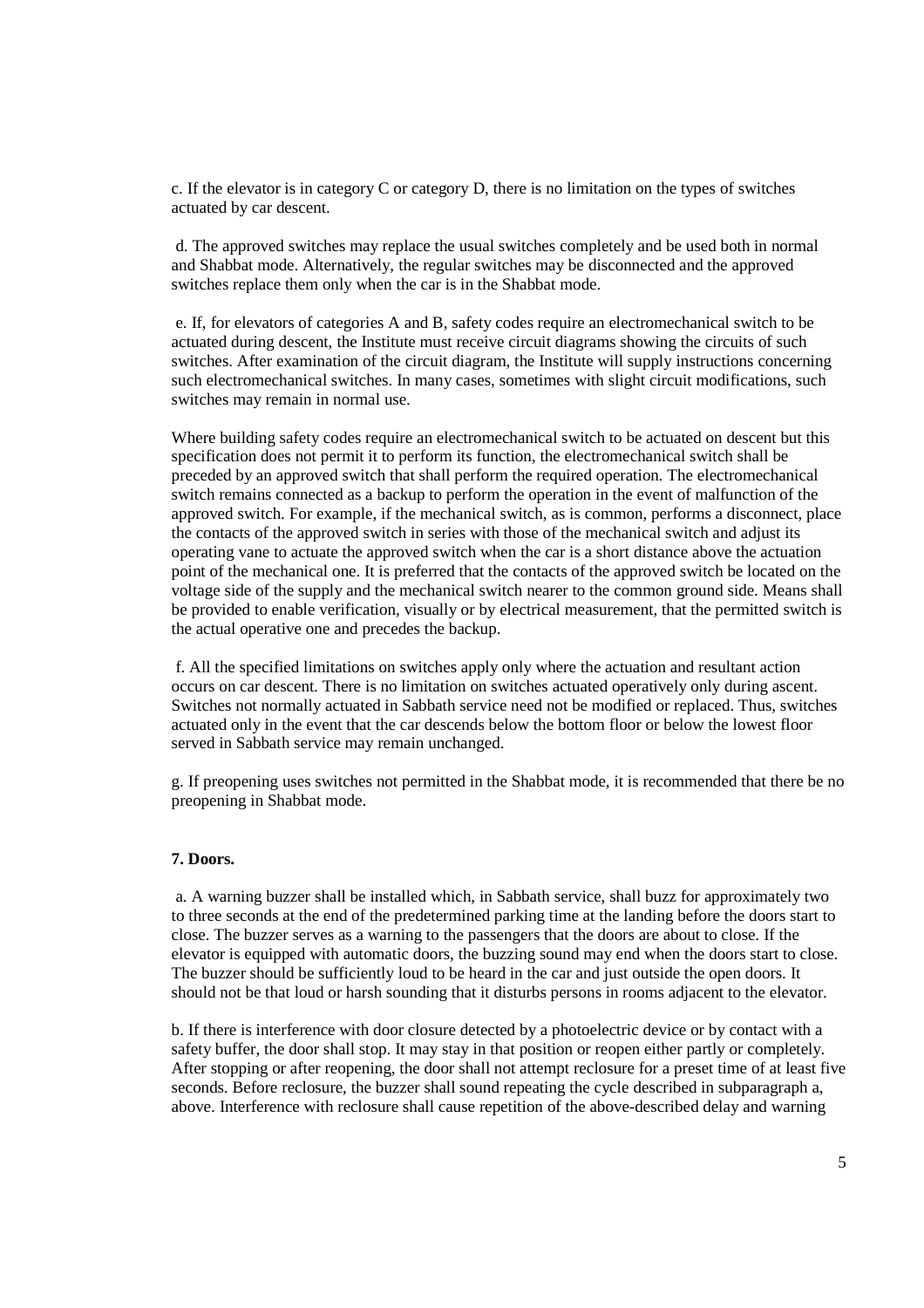buzz cycle. Under no circumstances shall release of the door or removal of the interfering object cause immediate continuation of the closure. Nudging is not permitted.

 c. The Door Open pushbutton shall open the door completely and then operate in the same manner as the safety buffer switch, i.e., it shall initiate the delay and warning-buzz cycle and subsequent attempt at reclosure described in subparagraph b, above.

 d. If the door is equipped with a photoelectric safety device in addition to a safety buffer, the photoelectric device shall be made inoperable in the Shabbat mode except as described in subparagraph e, below. The photodetectors themselves must be inactive, i.e. they shall not react to the presence or absence of light (e.g., by disconnect of supply voltage). The door safety buffer shall remain operative.

e. If disconnection of the photoelectric device will cause hardship, as in the case of elevators used often by passengers who are aged or have disabilities, the photoelectric device shall be operated as specified below.

If a photo-safety device is the only door protection with which the elevator is equipped or where passengers are aged or have disabilities, the photoelectric device shall be disconnected from supply voltage immediately upon arrival of the car at the landing before the doors are opened. The device shall be reconnected at the moment that the doors begin to close at the end of the buzz.

f. In elevators with manually operated hall door and automatic car door, the buzz shall be two to three seconds longer than the time required for the manually operated door to close from a 90-degree open position. If the hall door is found to be closed at the conclusion of the buzz, the car doors shall begin to close. The buzz before travel shall continue until the shaft door is locked.

If the shaft door locks at the onset of car door closure, the buzz may end immediately. If the shaft door locks only upon complete closure of the car door, the buzz shall continue until locking of the shaft door.

If a door is open at the end of the buzz, the car shall remain at the station for an additional interval of at least five seconds. At the end of the interval, the warning buzzer shall sound again to warn passengers to close the manual doors. The interval - buzz cycle shall be repeated until the door is found to be closed at the end of a cycle.

g. If the elevator is equipped with a manually operated shaft or car doors, all voltage shall be disconnected from door operated switches from the moment the car stops at a station until the end of the buzz before starting travel to the next station. If the interval-buzz cycle is to be repeated, voltage shall be disconnected immediately until the end of the next cycle

h. The parking time at the landings shall be sufficiently long to allow, under average conditions, entry and exit of the passengers before the warning buzzer sounds.

# **8. Weighing Mechanisms.**

 Hydraulic passenger elevators do not usually have weighing mechanisms other than load compensation in the hydraulic valve. In the event that there are other load weighing devices, supply details to the Institute to enable permissibility to be determined. (For specification requirements on load compensation see paragraph 5f.)